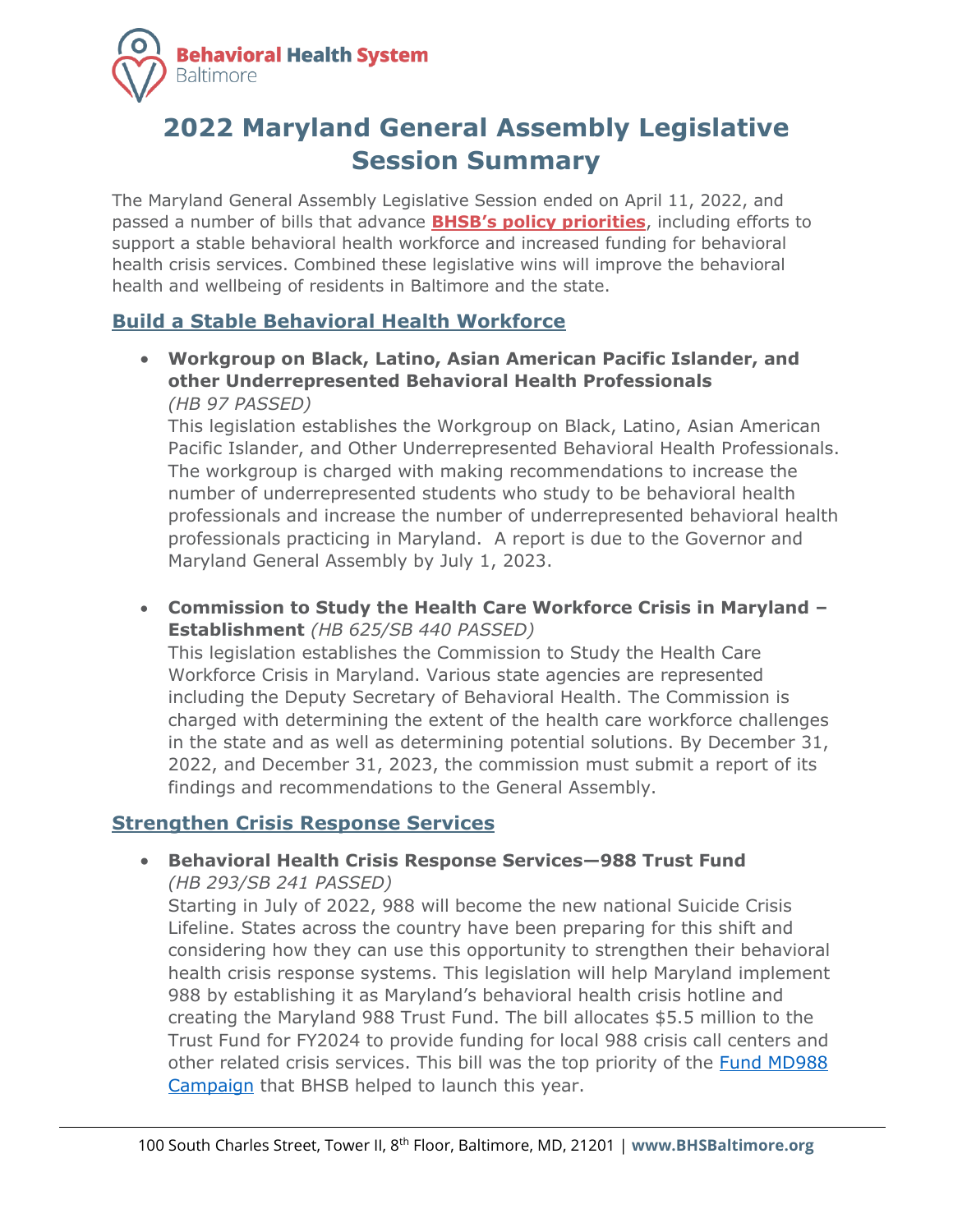**Behavioral Health System Baltimore** 



- **Gap analysis of Maryland's behavioral health crisis response services continuum** *(SB 290 see pg. 118-120 for adopted budget language)* The FY 2023 budget included language directing the Maryland Health Care Commission to work with an independent third party to conduct a needs assessment and gaps analysis of the continuum of Maryland behavioral health crisis response services. The analysis will provide a comprehensive estimate of what services are needed to provide timely and dependable access across the state. An interim report is due December 1, 2022, and a final report is due June 30, 2023.
- **Behavioral Health Crisis Response Services and Public Safety Answering Points – Modifications** *(HB 129/SB 12 PASSED)* This bill makes two changes that will help reduce over-reliance on law enforcement to manage behavioral health crises. First, applicants for the Behavioral Health Crisis Response Grant Program will now be required to include how their proposal will help to prioritize mobile crisis response over law enforcement responses to behavioral health crises. Second, all local 911 answering points will need public, written policies on how they will triage mental health calls and how they decide what resources to dispatch.

# **Invest in Behavioral Health and Support Services for Youth**

• **Report on behavioral health programs to prevent and divert youth from justice system involvement** *(SB 290, see pg. 303-304 for adopted budget language)*

The legislature adopted budget language in the FY 2023 budget requiring a report by the Department of Juvenile Services and the Maryland Department of Health, Behavioral Health Administration (MDH-BHA) that examines the role of youth co-designed behavioral health intervention and preventative programs as a model to reduce and prevent juvenile justice system involvement. The report is due November 1, 2022.

• **Maryland Medical Assistance Program—Substance Abuse Treatment— Network Adequacy** *(HB 971 PASSED)*

This legislation requires the MDH-BHA ensure there is an adequate network of providers available to provide substance use disorder services for children and youth. In addition, the Governor included a \$500,000 supplemental appropriation in the state's FY 2023 to support the provisions of this bill.

• **HB 513 Infant and Early Childhood Mental Health Program**  (*HB 513 PASSED)*

This bill establishes the Infant and Early Childhood Mental Health Support Services Program within the Maryland State Department of Education's Division of Early Childhood. The program is intended to promote positive mental and behavioral health practices for young children.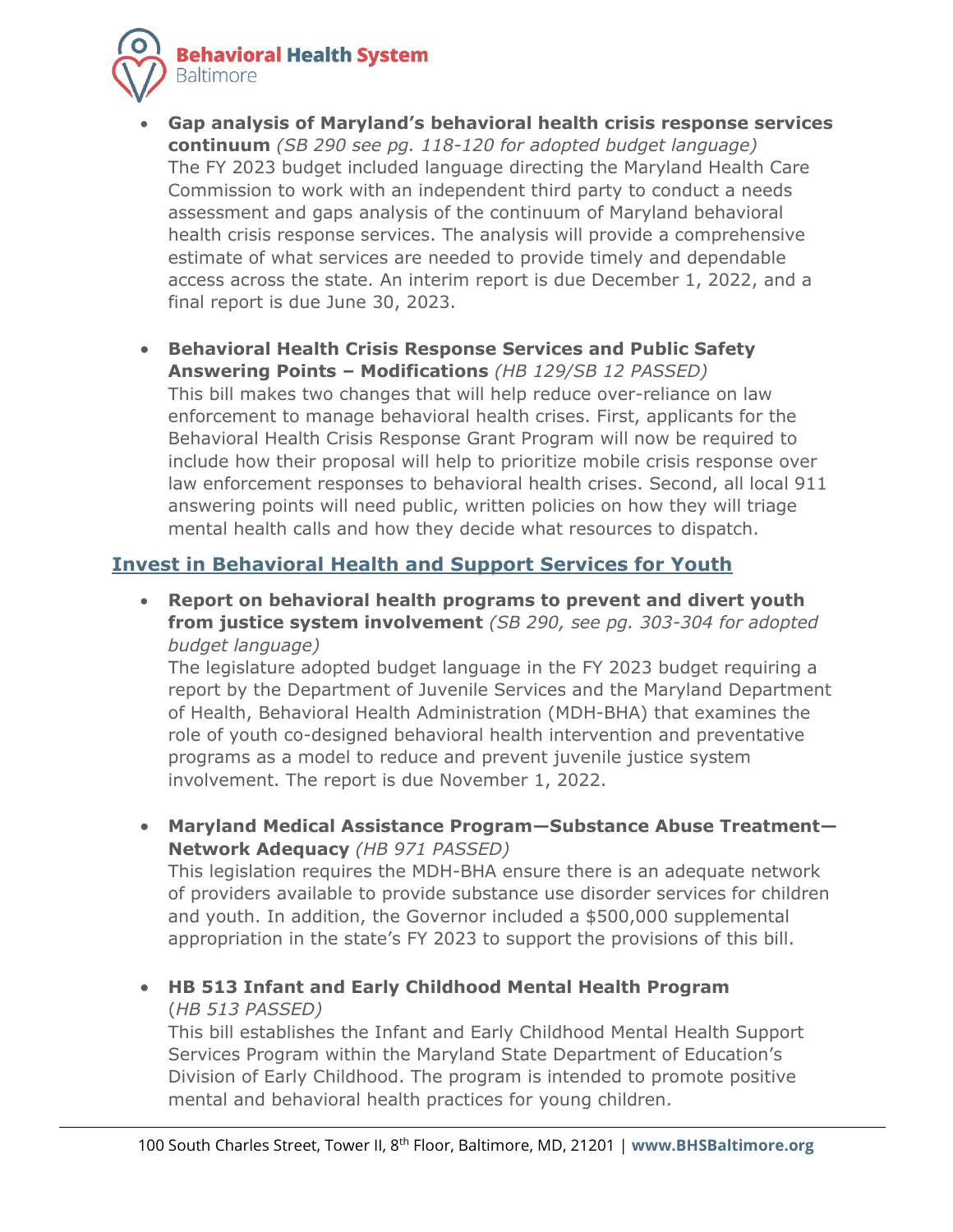

### **Promote Harm Reduction Strategies**

• **Drug Paraphernalia for Administration – Decriminalization** *(HB 481/SB 509 FAILED)*

This legislation sought to decriminalize the use of drug paraphernalia, such as syringes, spoons, or pipes, intended for administration of an illicit substance. This would have effectively eliminated the risk of arrest or prosecution that syringe service program staff and participants sometimes face when in possession of syringes.

• **Criminal Procedure - Medical Emergency – Immunity** *(HB 190 FAILED)* This legislation sought to improve the existing "Good Samaritan" law enacted in 2015 by clarifying that the person experiencing the overdose is provided the same immunity from arrest, charge and prosecution as the person calling for help. It also sought to expand the offenses that people are immune from.

## **FY23 Funding Commitments for Behavioral Health**

The FY2023 Budget made investments across the board thanks to significant federal aid included in the various COVID-19 relief packages and a stronger than expected economic recovery. The state had a \$6 billion dollar surplus and this was used for both tax relief and program funding. Significant funding commitments were made for behavioral health:

- A 7.25% reimbursement rate increase for community-based behavioral health services
- Relief for Administrative Service Organization overpayments of less than \$25,000
- \$35 million to support mental health crisis stabilization, including 23-hour crisis beds for outpatient mental health clinics and step-down beds from inpatient psychiatric units
- \$5 million to support local crisis call centers in preparing for the launch of the new 988 Suicide and Crisis Lifeline in July 2022
- \$2 million to support crisis services funded through the Greater Baltimore Regional Integrated Crisis System (GBRCS) Partnership
- \$50 million to support community behavioral health services for students and families through the Maryland Consortium on Coordinated Community **Supports**

The budget also includes language requiring the Maryland Department of Health and other state agencies to complete various reports and take other actions related to behavioral health including:

• Behavioral Health Administration report on prevalence and barriers to accessing medication-assisted treatment (MAT) for individuals with substance use disorders due October 1, 2022